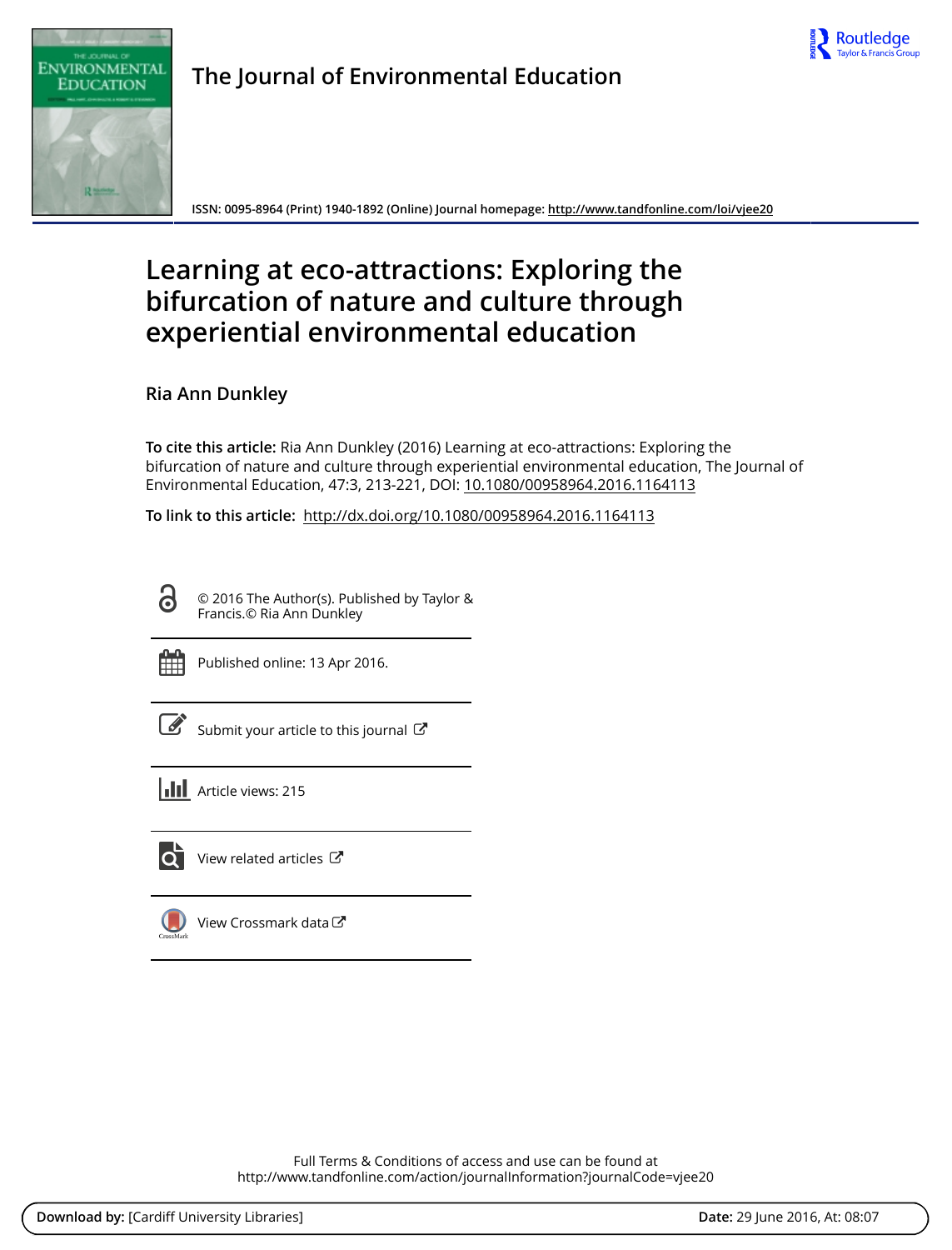#### RESEARCH ARTICLE

**EXACTAVIOLE CONTROL**<br>Reserves Taylor & Francis Gro Taylor & Francis Group

# **a** OPEN ACCESS

# Learning at eco-attractions: Exploring the bifurcation of nature and culture through experiential environmental education

Ria Ann Dunkley

Cardiff University, Cardiff, United Kingdom

#### **ARSTRACT**

This article explores informal environmental education (EE) experiences at eco-attractions. A consortium of three UK-based environmental charities designed an eco-attraction-based EE program aiming to inspire responses to environmental change. Over six months, educators at six eco-attractions delivered this two-day program to 430 young people. This article conveys qualitative insights into learning experiences at three participating ecoattractions. The study illustrates that experiential learning at eco-attractions provided unique opportunities to explore nature-culture connections. The program also appeared to enable novel confrontations of current ecological crises, including climate change. Furthermore, the experience influenced some young people's perceptions of how such crises might affect their futures.

#### **KEYWORDS**

botanical gardens; ecoattractions; environmental education; experiential learning; nature reserves; plant blindness; sustainability education

# Introduction

From school gardens (Bowker & Tearle, [2007](#page-8-0)), to forest conservation pedagogy (Dickinson, [2011](#page-8-1)) and citizen science (Brossard, Lewenstein, & Bonney, [2005\)](#page-8-2), informal EE programs are burgeoning. EE scholars have explored how these and other examples of experiential learning influence environmental attitudes and behavior (Ballantyne & Packer, [2009;](#page-8-3) Duerden & Witt, [2010\)](#page-8-4), nurture systems thinking for sustainable development (Dieleman & Huisingh, [2006](#page-8-5)) and encourage action for sustainability (Higgins, [2009\)](#page-8-6). They have also begun to consider how teaching beyond the classroom inspires relational understandings (Hung, [2014](#page-8-7); Mannion, Fenwick, & Lynch, [2013\)](#page-9-0) and enhances educational attainment (Payne & Wattchow, [2010](#page-9-1); Skinner & Chi, [2012](#page-9-2)). In addition to these examples, many ecoattractions, such as botanical gardens and nature reserves, appear to offer valuable opportunities for experiential EE. For example, Drissner, Steigmüller, and Hille ([2013\)](#page-8-8) revealed that learning in botanical gardens enhances children's biodiversity knowledge. Moreover, Sellmann ([2014\)](#page-9-3) and Sellmann and Bogner [\(2013a,](#page-9-4) [2013b\)](#page-9-5) have noted the effect of botanical garden EE programs on young people's environmental knowledge and attitudes. Notwithstanding these recent contributions, there remains much scope for in-depth, qualitative studies of such learning experiences (Zhai & Dillon, [2014\)](#page-9-6).

This article explores the impacts of an eco-attraction EE program developed by a consortium of three UK-based environmental charities. The program was State-funded for six months. It aimed to enhance young people's understandings of connections to nature to improve their capacities to respond to ecological crises. In total, 430 13- to 24-year-olds participated at one of six eco-attractions, operated by the three consortium partners. These young people were recruited from 26 schools and colleges across England. Presented within this article are findings of a qualitative study involving three cohorts of young people, each participating at one of three eco-attractions

CONTACT Ria Ann Dunkley & dunkleyra@cardiff.ac.uk Sustainable Places Research Institute, Cardiff University, 33 Park Place, Cardiff, CF10 3BA, United Kingdom.

<sup>©</sup> Ria Ann Dunkley

This is an Open Access article distributed under the terms of the Creative Commons Attribution-NonCommercial-NoDerivatives License (http://creativecommons.org/licenses/by-nc-nd/4.0/), which permits non-commercial re-use, distribution, and reproduction in any medium, provided the original work is properly cited, and is not altered, transformed, or built upon in any way.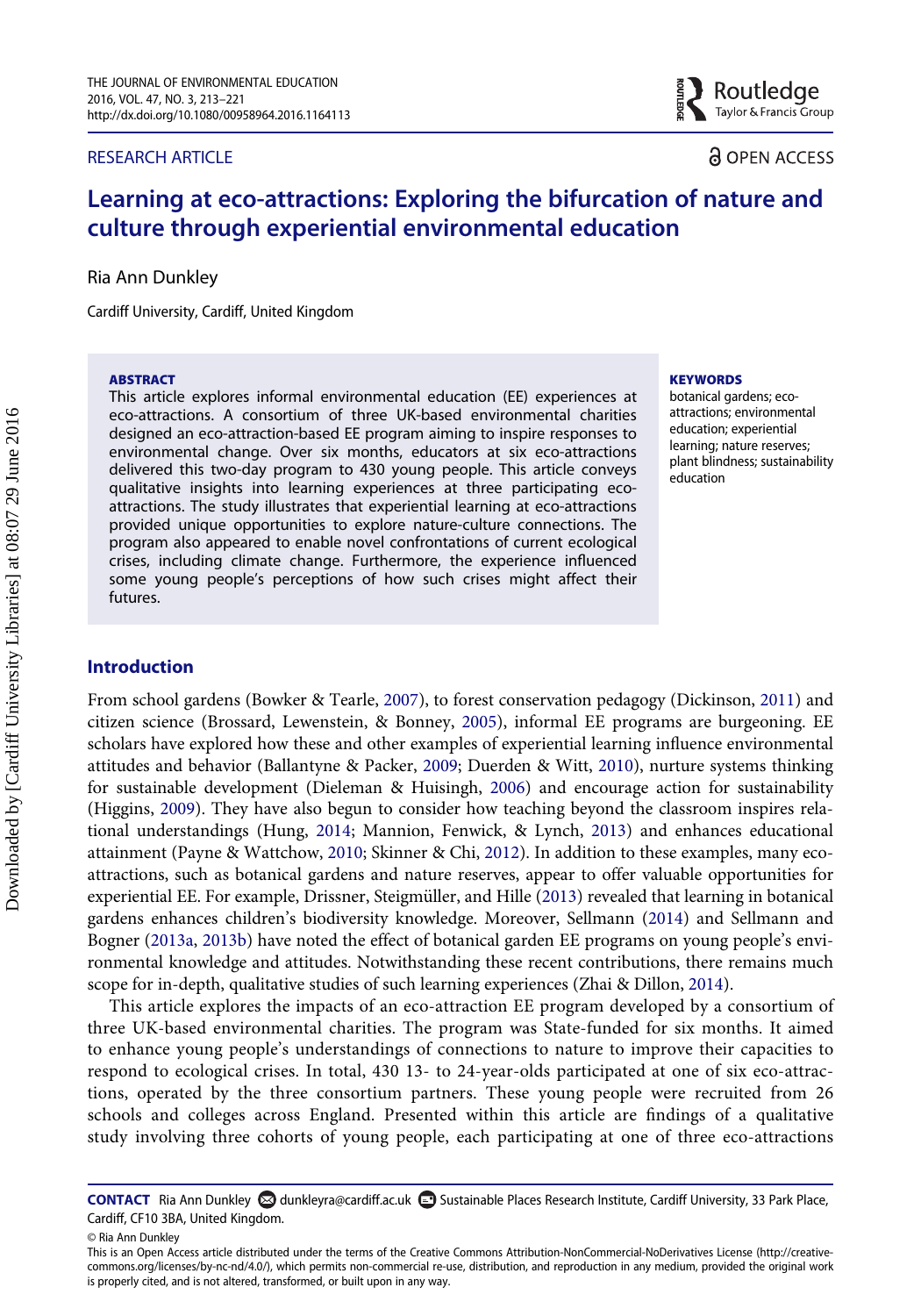selected as research settings. This article highlights emergent research themes using extracts from interview narratives of 24 secondary school students and four accompanying schoolteachers who participated in these cohorts. The study illustrates that experiential learning at eco-attractions appears to provide unique opportunities to explore nature-culture connections. The program also seemed to enable novel confrontations of current ecological crises, including climate change. For some, the experience influenced perceptions of how such crises might affect their futures. The article concludes with implications for EE theory and practice. These implications will also interest those studying social responses to ecological crises. I begin by briefly contextualizing EE within eco-attractions, connecting to a broader discussion of experiential learning within current EE literature.

#### Literature review

The term eco-attraction emerged from ecotourism studies, referring broadly to natural attractions (Orams, [1995](#page-9-7)). Here the narrower definition adopted by The Eco-attraction Group (www.ecoattractions.com) is used to consider attractions that emphasize conservation goals. These include aquariums, arboretums, and—of particular interest here—botanical gardens and nature reserves. Contemporary eco-attractions are increasing in number, yet botanical gardens have been publicly accessible since the 17<sup>th</sup>-century (Alexander & Alexander, [2007](#page-8-9)). Such eco-attractions often fulfil research and educational roles, provide public entertainment and advocate nature appreciation (Davis, [1996\)](#page-8-10). Sites typically host numerous school visits each year and offer public engagement courses.

As is the case with many eco-attractions, EE was a central component to the work of those in this study. Recently, researchers have begun to argue that EE ought to go beyond celebrating learning within natural environments to address human disconnections from nature (Bonnett, [2007](#page-8-11); Rennie, [2008](#page-9-8)).

Eco-attractions arguably provide ideal settings, where "experience, perception, cognition and behaviour" (Kolb, [1984](#page-8-12), p. 21) combine to engage people with ecological issues holistically. For example, plant-centered eco-attractions may provide opportunities to overcome what Wandersee and Schussler [\(1999\)](#page-9-9) term "plant blindness." These authors suggest that many modern young people have been socialized to regard animals as more significant than plants, resulting in ignorance of the role of plants within ecosystems. By offering opportunities to enhance individuals' plant knowledge, while also facilitating human-plant interactions, eco-attractions could play a key role in tackling "plant blindness," which is arguably becoming increasingly common (Struwe, Poster, Howe, Zambell, & Sweeney, [2014](#page-9-10), p. 159). Moreover, Braund & Reiss ([2006\)](#page-8-13) argue that eco-attractions such as botanical gardens are repositories for exotic specimens, which act as a reference for teaching about environmental crises and sustainability. Although acknowledging that these attractions offer encounters with a "presented world," as opposed to the "actual world," they suggest they are credible and complementary environments for out-of-school learning. In the context of ecological crises, the opportunities that eco-attractions provide for experiential learning, albeit within a "presented world," may become increasingly significant. This is especially the case when we consider that some eco-attractions offer opportunities to confront the effects of global issues, including climate change, through their collections (Sellman & Bogner, [2013\)](#page-9-4).

#### Methods

The previous review implies there is scope for exploring impacts of experiential EE in an eco-attraction context. This study, therefore, aimed to gain deeper understandings of young people's experiences at three ecoattractions. Difficulties associated with determining causal, attributable results from EE interventions (Hendee, [1972](#page-8-14)) have created a shift toward critical understandings of EE pedagogy (Huckle, [1993](#page-8-15); Stables & Scott, [2001](#page-9-11)). A qualitative, interpretive research approach has thus been adopted here, providing meaningful insights into individual learning experiences, rather than generalizable findings (May & Williams, [1998\)](#page-9-12).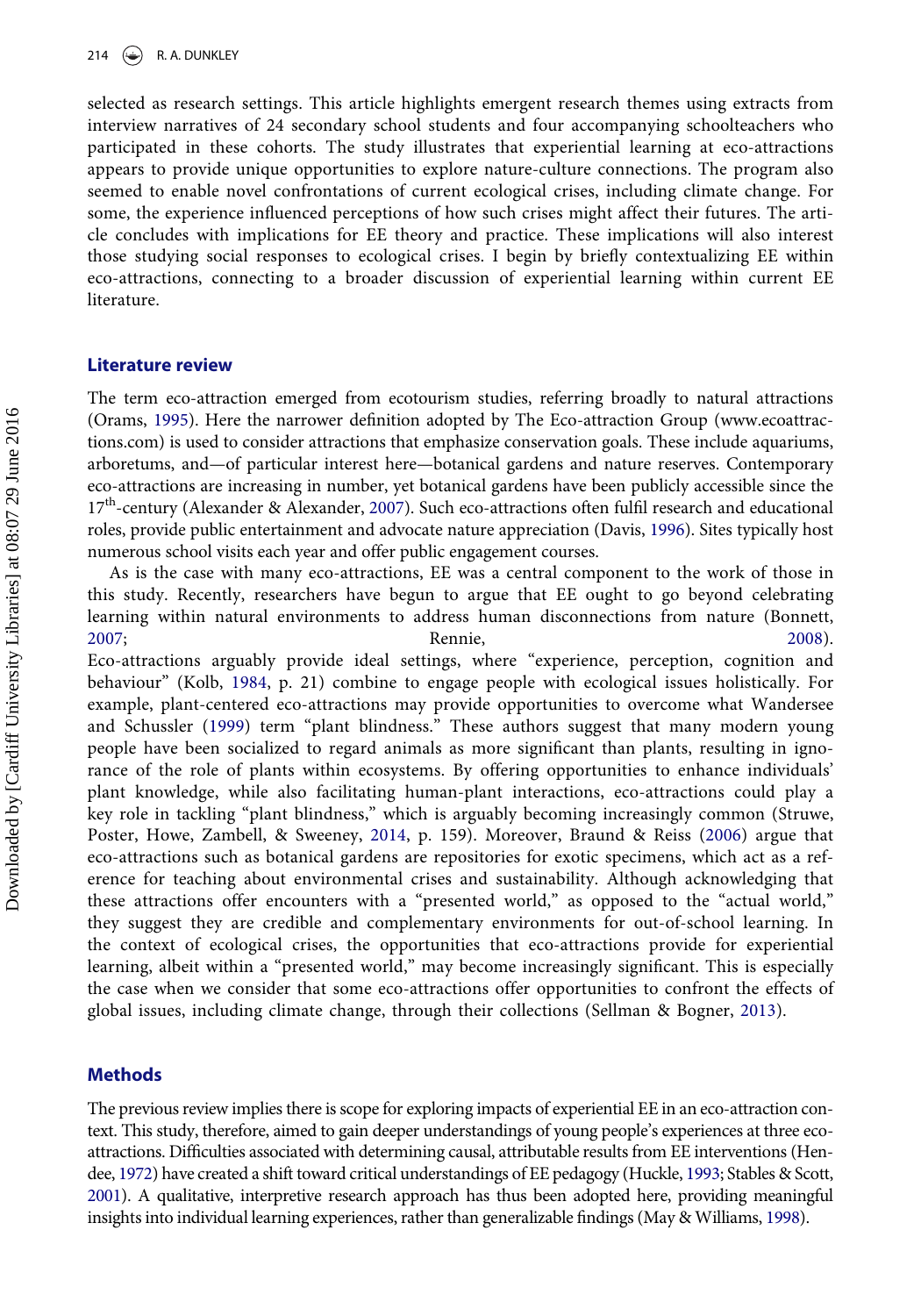### Research settings

The study included one site operated by each of the consortium's three environmental charity partners. This equated to three of the six participating eco-attractions. The first site was a botanical garden in Cornwall, founded at the beginning of the 21st century. The second site was a country estate in West Sussex, which hosted conservation areas. The third site was a large nature reserve and wetland in Essex. The three investigation sites were selected based on cohorts' willingness to participate, sufficient cohort size, and convenience for education teams. Conducting studies at three sites enabled reflection on the diverse contexts offered by each partner while ensuring the study size was manageable. I gained a rich appreciation of learning at eco-attractions by conducting in-depth interviews with secondary school students and their accompanying schoolteachers. I also gathered further contextual insights by observing the two-day program at the three sites and through analyzing course materials.

#### Environmental education program outline

The EE program understudy had five key aims. These were to demonstrate human dependency upon a non-human world, to share the contemporary thought on climate change and related implications, and to explore business responses to environmental challenges. More broadly, it aimed to examine opportunities that might exist in a changing world, for example, in the emerging Low Carbon Economy (LCE) and to provide encouragement for sharing ideas. Each eco-attraction used its unique experiential setting to explore different human-non-human network dynamics. For example, the botanical garden housed a large tropical display, providing a locale to discuss dependency on unseen destinations. The country estate hosted a seed bank, which provided a tangible focus for understanding the significance of retaining seed stocks for future generations. At the nature reserve, teams used geographic information system (GIS) devices to explore interdependence through an ecosystem services approach. Throughout the two-days, all education teams also used soundscapes, everyday material objects, and their collections to emphasize human-nature connectivity and the complexities associated with acting sustainably. For example, an emphasis was often placed upon how non-human actors provided habitable atmospheres and supplied essential medicine, food, clothing, and building materials.

#### Study participants

The three study cohorts each involved 12 to 13 students who were currently completing compulsory secondary education. Of the 38 students who participated in the three cohorts, all were in school year 10, except for two from year nine. The cohorts were of mixed abilities and backgrounds. [Table 1](#page-3-0) provides a comprehensive summary of their profiles. The first study cohort participated in the program at the botanical garden. This cohort was comprised of 13 students. Ten of these students came from a secondary school in Derbyshire; the remaining three were from a Cornish school. Interviews were conducted with 11 students, four females and seven males, aged between 14 and 15 years. The second study cohort participated in the program at the Country Estate. This cohort was comprised of 12 students from a school in East Sussex. Interviews were conducted with five 13- to 15-year-olds from this

<span id="page-3-0"></span>

| Table 1. Interviewee profiles. |  |  |  |  |
|--------------------------------|--|--|--|--|
|--------------------------------|--|--|--|--|

| Site                    | No. of<br>Participants | No. of<br><b>Interviews</b> | No. of<br>Teacher<br>interviews | Student<br>Gender | Student<br>Age | Student<br>Ethnicity        | School                   |
|-------------------------|------------------------|-----------------------------|---------------------------------|-------------------|----------------|-----------------------------|--------------------------|
| <b>Botanical Garden</b> | 13                     | 11                          | $\mathcal{P}$                   | 4 female 7 male   | $14 - 15$      | 7 White 4 Asian             | Derbyshire<br>& Cornwall |
| <b>Country Estate</b>   | 12                     | 5.                          |                                 | 3 female 2 male   | $13 - 15$      | 5 White                     | East Sussex              |
| Nature Reserve          | 13                     | 8                           |                                 | 1 female 7 male   | $14 - 15$      | 7 White 1 Black             | Essex                    |
| Total                   | 38                     | 24                          | 4                               | 8 female 16 male  | $13 - 15$      | 19 White 4<br>Asian 1 Black | N/A                      |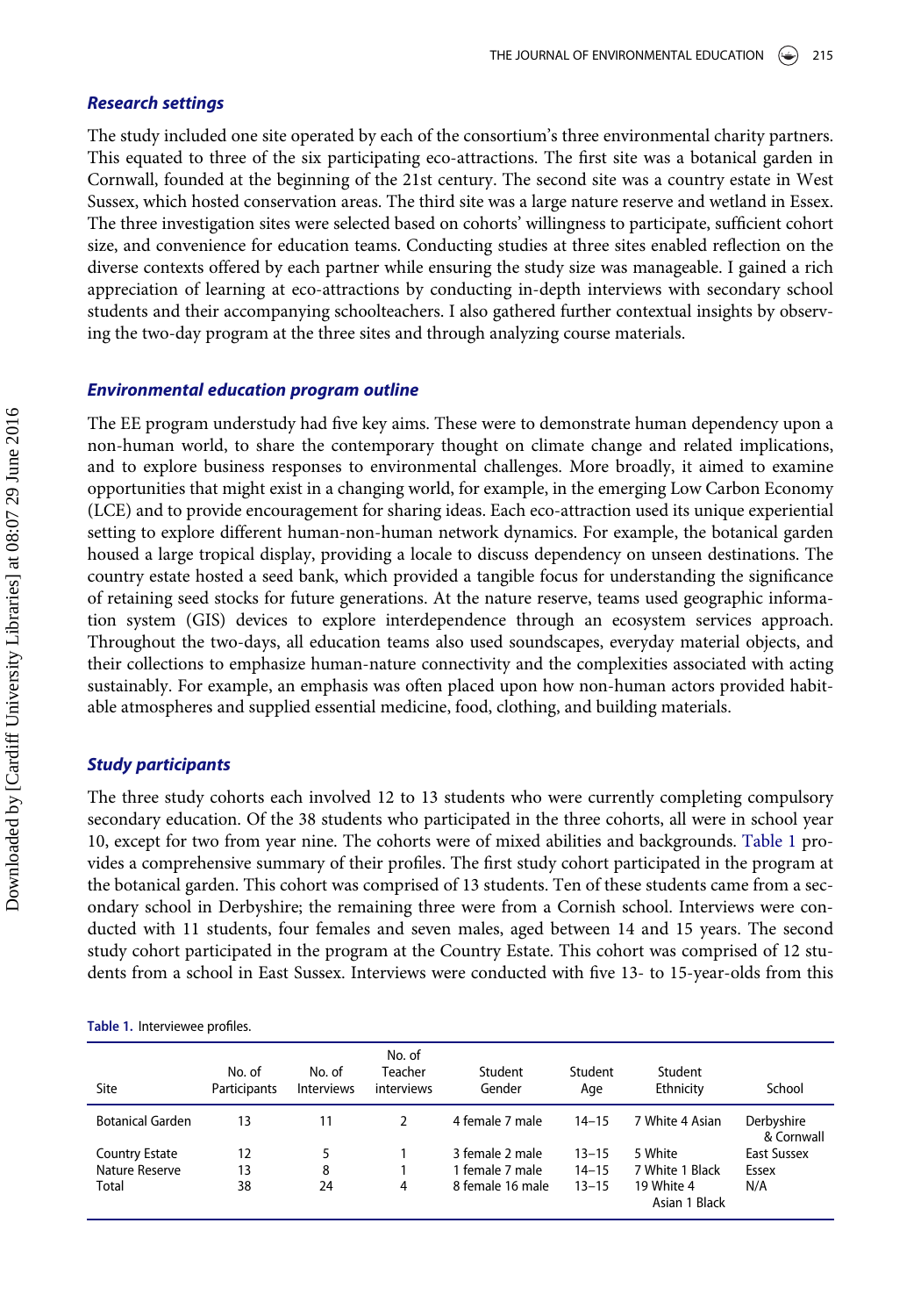cohort, two males and three females. At the nature reserve, the third cohort of 13 students from a local school participated. For this final cohort, seven males and one female (14- and 15-year-olds) were interviewed. In sum, 24 interviews were conducted with students. The four schoolteachers who accompanied the cohorts were also interviewed. Constraints to involving full cohorts in the interview process included student availability and program time constraints.

#### Analysis and interpretive approach

This article seeks to provide meaningful insights into key themes arising from student experiences, rather than attempting to generalize indisputable truths. Therefore, it uses excerpts from participant interviews to support emergent themes. The interview process was guided by conversational (Clandinin & Connelly, [2000\)](#page-8-16) and interactive interviewing (Ellis, Kiesinger, & Tillmann-Healy, [1997\)](#page-8-17) principles. This process encouraged participants and their schoolteachers to direct discussions.

Interviews were transcribed, analyzed and interpreted using poetic structure narrative analysis (Gee, [1991\)](#page-8-18). This technique is based upon the perspective that all speech is a form of poetry. It provides a comprehensive structured process for deconstructing interview accounts. It also gives credence to research participant subjectivities throughout transcription and interpretation. It is attentive to both what is said and how it is said (Riessman, [1993](#page-9-13)). Within this study, employing this analytic technique involved multiple listenings of audio recordings noting linguistic devices used, such as metaphors, similes, verb tenses, and keywords. This notation was overlaid onto written transcripts. Transcripts were then organized in accordance with structural poetic devices employed by interviewees, including frames, parts and stanzas. Finally, texts were interpreted within the wider program and social context. Poetic structure narrative analysis provided access to the most significant memories for participants while avoiding imposing the researchers' viewpoint. The next section discusses extracts from schoolteacher and student narratives. Participants consented in writing to being involved in the study. However, all names have been changed within this study.

#### Learning narratives

The three main themes emerging from narratives as program impacts (connections with plants; sensitization to our role in ecological crises; and questioning future ecological provocations) are analyzed and interpreted here.

#### Awe in nature: Connecting to plants

A new appreciation of plant roles within ecosystems was a major theme emerging from many student narratives. This alone is not a new insight given that several studies have identified that learning within eco-attractions, such as botanical gardens, encourages such knowledge acquisition (Braund & Reiss, [2006,](#page-8-13) Nyberg & Sanders, [2014](#page-9-14); Sanders, [2007,](#page-9-15) Winther, Sadler, & Saunders, [2010](#page-9-16); Zhai, [2012\)](#page-9-17). What is novel is that the EE program understudy explicitly connects plant life to everyday objects and experiences. In reflecting upon the programs' value, Gabriela, a schoolteacher at an urban school in Sussex, where sustainability was being given increasing attention, felt the program benefited her students because, as she states "they had no idea how important plants were." She describes a lunchtime session when students were told they could only eat foods that had not encountered plants. She suggests:

No matter what you teach them in a classroom, it's when all of a sudden they are told they can't eat their lunch [because] it has had contact with plants, you couldn't touch anything, not even plastic. I think that made them sit back and think.

Similarly, the exercise that Jo, a schoolteacher from a city school in Derbyshire, felt had been most significant for her students tasked them with visiting the eco-attractions captive rainforest. Once there, they recorded the 10 plants they would like to carry into their futures. Jo stated: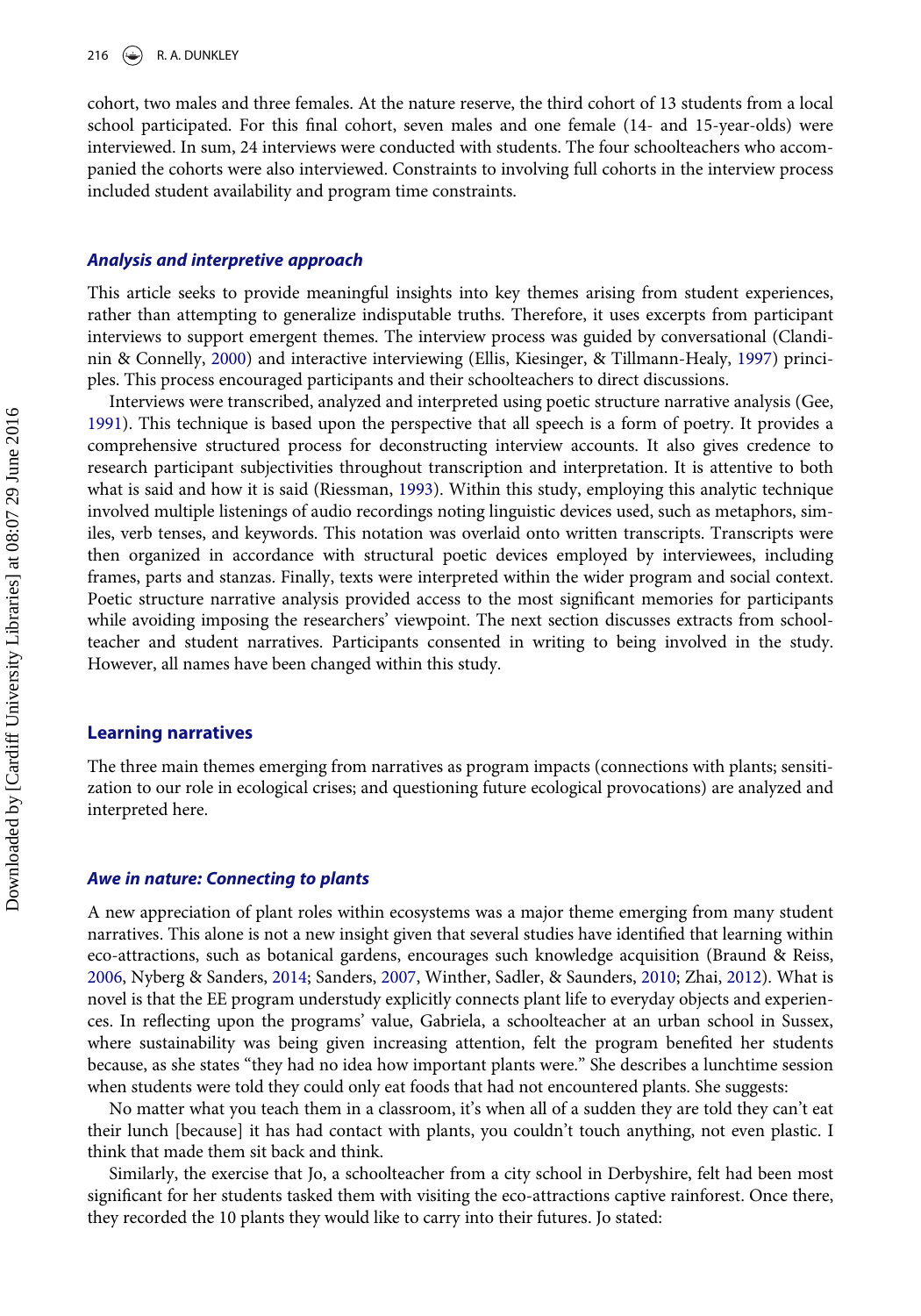I've had a few say about the biome, how wonderful that was. They just didn't know that there were that many things there because you hear about the rainforest going all the time, but to actually go in there, and to have seen all that. They suddenly had to think "I'm going to need all of this. I'm going to need that." I think that sank in.

These two schoolteachers suggest that the eco-attractions' experiential learning environment enabled their students to appreciate the role of plants in sustaining human life. This may be significant given that, as Latour ([2014](#page-9-18)) argues, it is increasingly difficult to witness interconnections between cultural life and the non-human world, particularly on a global scale. This difficulty arguably manifests itself through a phenomenon such as "plant blindness" (Wandersee & Schussler, [1999](#page-9-9)). However, these schoolteachers appear to suggest that visiting eco-attractions enables appreciation of human-nature connectivity.

For some students who participated in the program, a novel appreciation of plant roles was coupled with a sense of awe inspired by nature (Davis, [1996\)](#page-8-10) and greater respect for the non-human. For example, 14-year-old John from Sussex felt the course had "opened his eyes" to the role of plants in sustaining human life:

I didn't realize that everything came from plants that was really quite an amazing thing.

John's narrative reveals that this insight "hit him the most." This seemed to encourage him to want to respond to ecological crises and he proclaimed:

If they come about something that individuals can do well, then I will definitely do it, I'm definitely up for helping doing something.

As a year-nine "eco-prefect," John was motivated to take part in the program to "find out more" to share his knowledge with younger students. He appears to see himself as acting as a representative for these students in a larger peer-learning process for sustainability (de Vreede, Warner, & Pitter, [2014](#page-8-19)). The experience therefore also fulfilled a social function, enabling him to provide leadership within his school.

#### Sensitization to our role in ecological crises

Davies, Sanders, and Amos [\(2015\)](#page-8-20) have recently suggested that outdoor classrooms may enable students to reimagine their place in nature. The previous accounts reveal that the EE experience understudy appeared to encourage many participants to question some established views and to want to take ownership of ecological crises. This is promising in light of the lack of political will to tackle such issues. Currently, collective unresponsiveness leads the media to present ecological crises as "not only a story, not only a drama, but also the plot of a tragedy" (Latour, [2014](#page-9-18), p. 14). Resultantly, many individuals arguably adopt a state of "climate quietism," or "practical climatoscepticism" (Latour, [2013,](#page-9-19) p. 4). Indeed, some students appeared apathetic about issues such as climate change and resource depletion. However, many also told stories about how the program had changed their perception of their relationship to the environment. For example, for 15-year-old Helen from Essex, participating in the program at a nature reserve was an experience that, she explains, encouraged her to "look at things differently." She emphasized that the visit enabled her to appreciate the scale of human dependency on plants. To this end, she states:

I see people pulling plants off trees and they're just like mucking about with it and now I realize that they're taking away a bit of someone's breath …I look at things differently now. Like, if I see a condom I'm likethat's actually made out of a plant.

Helen describes what she feels are the personal implications of this in the following extract, where she explains that previously, she had assumed that lack of collective action on climate change was a reflection of inconsequentiality:

I thought climate change; they're going on about it …but then no-one's making such a big deal out of it. So we shouldn't. So it won't be as bad as they're saying and then when I found out a bit more, I actually realized that people are a bit ignorant to ignore it because this is our futures they're affecting.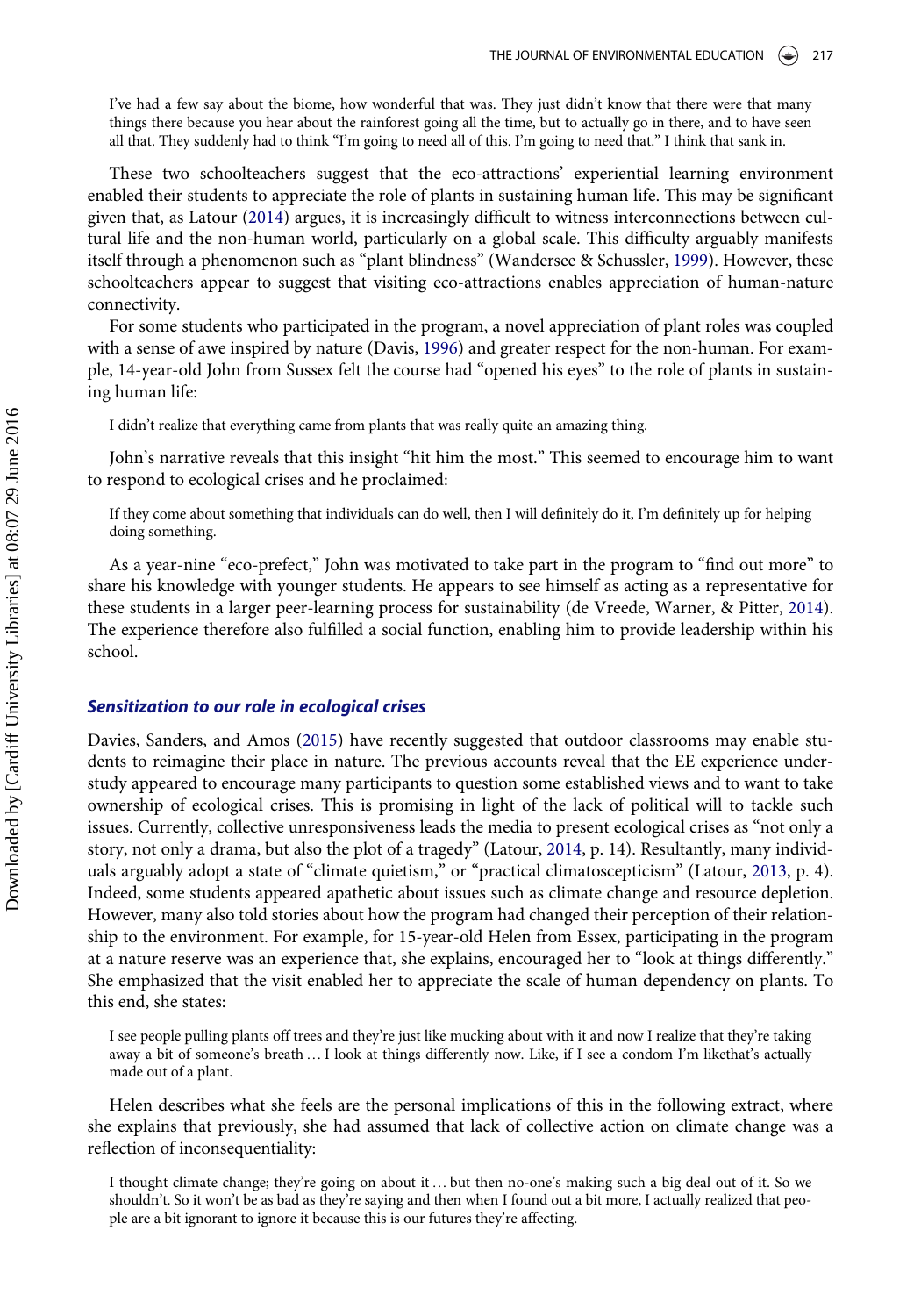For some students, like Helen, experiential learning at an eco-attraction helped to make nature-culture connections explicit, through highlighting the significance of plants to contemporary society (Hall, [2011\)](#page-8-21). Moreover, the program seemed to offer her an opportunity to appreciate the magnitude of current ecological crises. Nature appears as indispensable for the first time. She thinks her:

…whole [school] year [group] should take part… [in the program because] …when you get there [the nature reserve], you just get a complete change of mind.

The program also appeared to have had a cascading effect upon Helen's daily life. For example, after the experience, she continued to engage her friends and family in conversations about themes discussed during the visit to the eco-attraction:

I just keep on remembering it, and then spread the word to my friends. Now my friends know that most of the things we use have got plants in, which they didn't know before.

This suggests that experiential EE, which makes nature-culture connections visible, can also expose the "feedback loops" (Latour, [2011\)](#page-9-20) between nature and culture that lead to ecological crises. Moreover, the effects of such learning appear to reverberate into young people's everyday lives.

### Reverberations: Questioning future ecological provocations

Many students and their schoolteachers felt the EE experience would lead to greater reflection on everyday decisions, rather than to immediate pro-environmental behaviors. For example, schoolteacher Gabriela referred specifically to the effectiveness of a gift shop-based activity at the nature reserve. Students conducted a stock audit while reflecting on the attractions procurement strategy. Gabriela believed that:

because it moved them on to look at how we care for our environment …I know they are going to go back from yesterday, looking at some of our food and looking at whether they are going to be fair-trade, organic, or buy locally.

Furthermore, some students appeared to demonstrate an ability to think critically about sustainability's triple-bottom line. For example, 14-year-old John used an occurrence during the stock audit as a metaphor to describe what he felt were the complexities of adopting sustainable behaviors:

in the shop, we found a book and it was all about recycling and telling you, "you should do this," "you should do that" and the book wasn't actually made out of recycled material! So at first glance, it's really sustainable, but when you actually look on the back, it's not that great, but then I guess the shop has to make a profit.

This passage demonstrates how students become aware of the contradictions of sustainable consumption (Kopnina, [2014](#page-9-21)).

Although the program may not have inspired significant immediate pro-environmental action, many students and schoolteachers stated they had developed capacities and critical faculties, which may lead to further involvement with conservation efforts (Wals, Brody, Dillon, & Stevenson, [2014](#page-9-22)). For example, many stated that the program was part of their own and their school's sustainability journey. In discussing its longer-term effect, Jo, a schoolteacher, said it had "planted a seed." Another teacher, Susan, stated that now students were attentive to ecological issues "it just needs accommodating." Some students and schoolteachers had already begun to make plans, resulting from the program. This was encouraging, given that actions for sustainability are intricately intertwined within daily life. Many of the actions they proposed extended beyond pro-environmental behaviors already encouraged at school to include, for example, assuming leadership roles. For some, this involved plans to establish school gardens and to facilitate discussions with peers. Some students had also begun to think about how ecological issues and sustainability thinking might affect their future careers.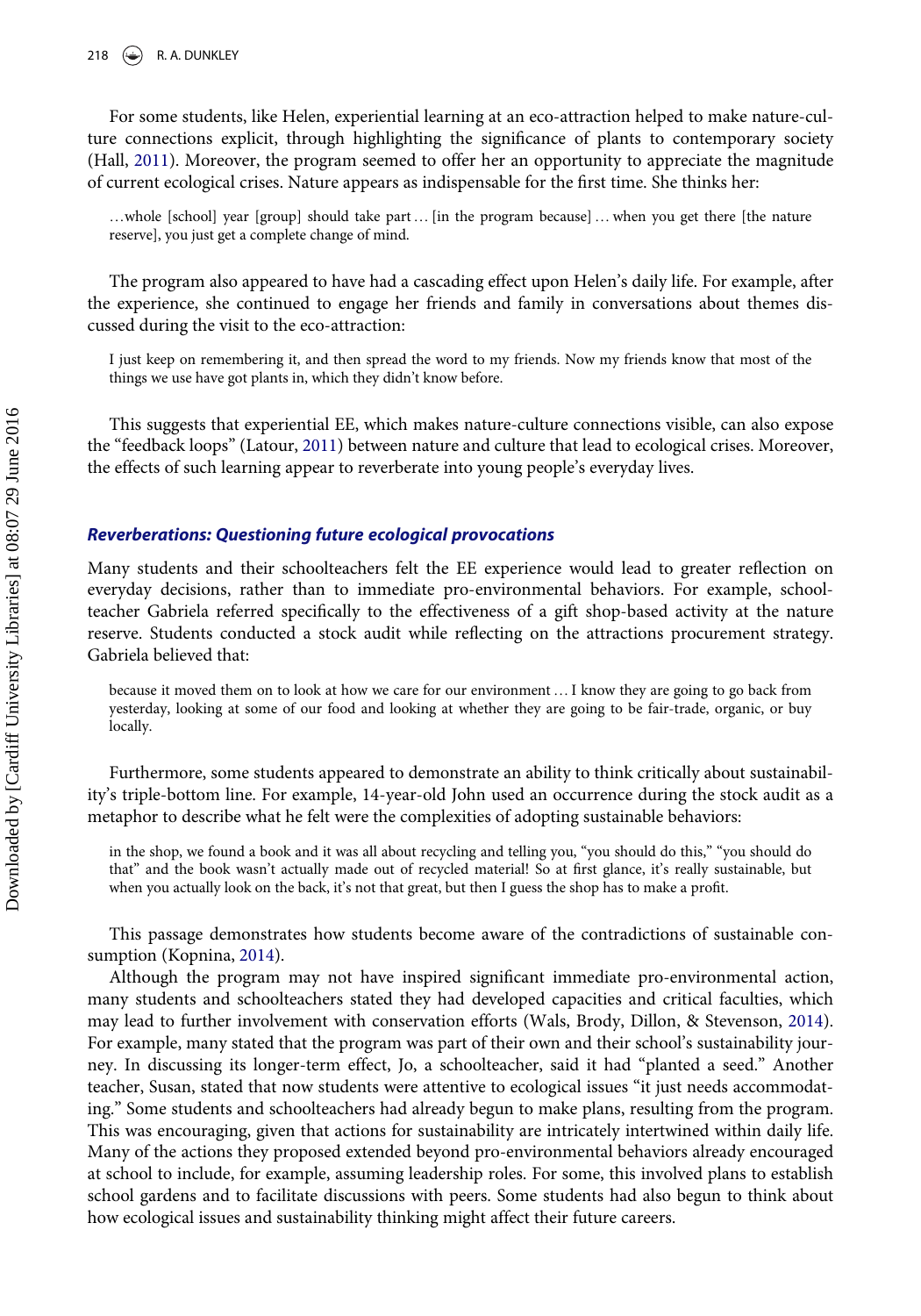### **Conclusions**

It is challenging to isolate the impacts of short-term courses, such as the two-day program discussed here. Individual personal life courses, prior experiences, and wider sociocultural contexts will also have a strong influence on perceptions, motivations, and resulting actions. Therefore, by exploring learning journeys at eco-attractions, this article instead provides in-depth insights into how young people from a variety of backgrounds responded to particular experiential techniques and settings of EE. Doing so enabled us to appreciate how such pedagogy helps young people to see and sense ecological issues (Tillmann-Healy, [1996\)](#page-9-23). This article has focused upon three central insights emergent from participant's narratives. Such insights into the impacts of experiential learning within eco-attractions may well be useful to educators and other practitioners, and to policy makers and academics working within sustainability education.

A key study insight is that pedagogic experiences offered by eco-attractions can help to re-establish affective connections between the natural world and young people's everyday lives. In particular, the experience appears to have afforded them a new appreciation of the significance of plants. This has implications for environmental educators, conservationists, sustainability scientists, and eco-attractions themselves, given that making human-nature connections visible is recognized as central to addressing current ecological crises (Latour, [2014\)](#page-9-18). Furthermore, once young people had begun to appreciate human-non-human connectivity, these experiential milieus also appeared to help sensitize many of those interviewed to human roles in ecological crises. This may have been heightened, in some cases, by the capacity for exotic plants and wildlife within these "presented worlds" (Braund & Reiss, [2006\)](#page-8-13) to resonate with students (Genovart, Tavecchia, Enseñat, & Laiolo, [2013\)](#page-8-22). For example, in many cases, witnessing exotic plants appeared to enable contemplation of how local actions affected a global environment. This takes on additional significance when considering climate change, a global and abstract challenge that can be difficult to comprehend.

Finally, the study also enabled understanding of factors influencing outcomes of EE learning processes. This EE program aimed to encourage individuals to question their existing ecological knowledge and to explore and discuss sustainability further, rather than seeking to establish fixed pro-environmental behaviors. This progressive approach to EE appears to be effective. This is perhaps because the program sought to accommodate young people's intricate social and cultural contexts, which seemed to affect their capacities to comprehend and address ecological issues. To this end, though the young people involved in this study were of similar ages and while many demonstrated ecological awareness, motivations to respond to ecological crises varied based on student influences and interests. This suggests that those seeking to engage learners in EE need to recognize participant subjectivities within program design. The study highlights that effective EE program outcomes ought to accommodate a variety of responses from individuals and groups. This has implications for informal education at all levels within eco-attractions, as well as for EE more generally.

Within a broader context, this study supports arguments that suggest gardens and nature reserves offer intrinsically valuable opportunities to reconnect with the natural world. Over the past half century, the importance of natural spaces within urban contexts has been increasingly acknowledged (Goode, [2011\)](#page-8-23). For instance, botanical gardens in the United States have come to be regarded recently as "urban nodes of science-based education that can harness urban interest in agriculture" (Novy & Dotson [2015,](#page-9-24) p. 40). All study sites exist within urban or peri-urban contexts. This study provides insights into interactions within unique eco-attraction contexts that appear to influence perceptions of and responses to ecological crises. EE initiatives delivered at eco-attractions may therefore complement other urban programs, such as community-based science programs and nature festivals that contribute to addressing disconnections between the human and natural world (Goode, [2014](#page-8-24)).

There is much scope for exploring informal learning within eco-attractions empirically (Ardoin, Clark, & Kelsey, [2013](#page-8-25)), despite burgeoning consideration of EE and related sustainability education. This article makes a clear contribution to EE, by interpreting the effectiveness of learning within eco-attractions, which emerge as spaces for nurturing ecological citizenship. It challenges the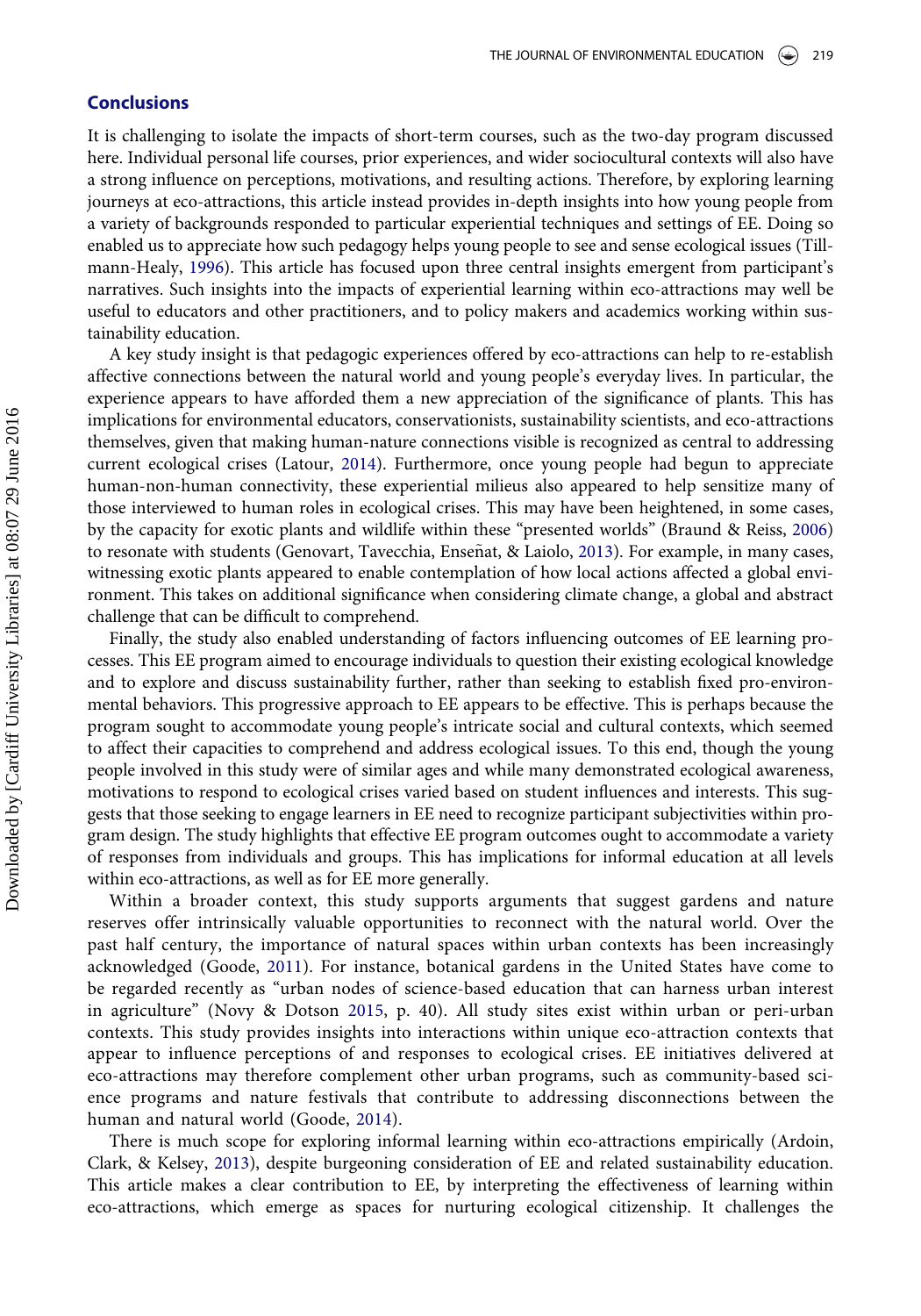assumption that short-term EE programs are inconsequential. Experiential learning within eco-attractions appears to have the capacity to challenge the nature-culture dichotomy. Resultantly, such programs appear to facilitate the telling of the new "geo-stories" that Latour [\(2013\)](#page-9-19) argues will be crucial to addressing ecological crises.

## References

- <span id="page-8-9"></span>Alexander, E. P., & Alexander, M. (2007). Museums in motion: An introduction to the history and functions of museums. Plymouth, UK: Rowman Altamira.
- <span id="page-8-25"></span>Ardoin, N. M., Clark, C., & Kelsey, E. (2013). An exploration of future trends in environmental education research. Environmental Education Research, 19(4), 499–520. doi:[10.1080/13504622.2012.709823](http://dx.doi.org/10.1080/13504622.2012.709823)
- <span id="page-8-3"></span>Ballantyne, R., & Packer, J. (2009). Introducing a fifth pedagogy: Experience-based strategies for facilitating learning in natural environments. Environmental Education Research, 15(2), 243–262. doi:[10.1080/13504620802711282](http://dx.doi.org/10.1080/13504620802711282)
- <span id="page-8-11"></span>Bonnett, M. (2007). Environmental education and the issue of nature. Journal of Curriculum Studies, 39(6), 707–721. doi[:10.1080/00220270701447149](http://dx.doi.org/10.1080/00220270701447149)
- <span id="page-8-0"></span>Bowker, R., & Tearle, P. (2007). Gardening as a learning environment: A study of children's perceptions and understanding of school gardens as part of an international project. Learning Environments Research, 10(2), 83–100. doi[:10.1007/](http://dx.doi.org/10.1007/s10984-007-9025-0) [s10984-007-9025-0](http://dx.doi.org/10.1007/s10984-007-9025-0)
- <span id="page-8-13"></span>Braund, M., & Reiss, M. (2006). Validity and worth in the science curriculum: Learning school science outside the laboratory. The Curriculum Journal, 17(3), 213–228. doi: [10.1080/09585170600909662](http://dx.doi.org/10.1080/09585170600909662)
- <span id="page-8-2"></span>Brossard, D., Lewenstein, B., & Bonney, R. (2005). Scientific knowledge and attitude change: The impact of a citizen science project. International Journal of Science Education, 27(9), 1099–1121. doi:[10.1080/09500690500069483](http://dx.doi.org/10.1080/09500690500069483)
- <span id="page-8-16"></span>Clandinin, D. J., & Connelly, F. M. (2000). Narrative inquiry: Experience and story in qualitative research. San Francisco, PA: Jossey-Bass.
- <span id="page-8-20"></span>Davies, P., Sanders, D. L., & Amos, R. (2015). Learning in cultivated gardens and other outdoor landscapes. In M. Reiss, C. Boulter, & D. Sanders (Eds.). Darwin-inspired learning (pp. 47–58). Rotterdam, Netherlands: Sense Publishers.
- <span id="page-8-10"></span>Davis, P. (1996). Museums and the natural environment: The role of natural history museums in biological conservation. Leicester, UK: Leicester University Press.
- <span id="page-8-19"></span>de Vreede, C., Warner, A., & Pitter, R. (2014). Facilitating youth to take sustainability actions: The potential of peer education. Journal of Environmental Education, 45(1), 37–56. doi[:10.1080/00958964.2013.805710](http://dx.doi.org/10.1080/00958964.2013.805710)
- <span id="page-8-1"></span>Dickinson, E. (2011). Displaced in nature: The cultural production of (non-) place in place-based forest conservation pedagogy. Environmental Communication: A Journal of Nature and Culture, 5(3), 300–319. doi[:10.1080/](http://dx.doi.org/10.1080/17524032.2011.584889) [17524032.2011.584889](http://dx.doi.org/10.1080/17524032.2011.584889)
- <span id="page-8-5"></span>Dieleman, H., & Huisingh, D. (2006). Games by which to learn and teach about sustainable development: Exploring the relevance of games and experiential learning for sustainability. Journal of Cleaner Production, 14(9), 837–847. doi[:10.1016/j.jclepro.2005.11.031](http://dx.doi.org/10.1016/j.jclepro.2005.11.031)
- <span id="page-8-8"></span>Drissner, J., Steigmüller, M. L., & Hille, K. (2013). Environmental education outside school: Effects of a half-day teaching programme. Education Journal, 2(6), 231–235. doi[:10.11648/j.edu.20130206.14](http://dx.doi.org/10.11648/j.edu.20130206.14)
- <span id="page-8-4"></span>Duerden, M. D., & Witt, P. A. (2010). The impact of direct and indirect experiences on the development of environmental knowledge, attitudes, and behavior. Journal of Environmental Psychology, 30(4), 379–392. doi[:10.1016/j.](http://dx.doi.org/10.1016/j.jenvp.2010.03.007) [jenvp.2010.03.007](http://dx.doi.org/10.1016/j.jenvp.2010.03.007)
- <span id="page-8-17"></span>Ellis, C., Kiesinger, C. E., & Tillmann-Healy, L. M. (1997). Interactive interviewing: Talking about emotional experiences. In R. Hertz (Ed.), Reflexivity and voice (pp. 119–149). London, England: Sage.
- <span id="page-8-18"></span>Gee, J. P. (1991). A linguistic approach to narrative. Journal of Narrative and Life History, 1(1), 15–39.
- <span id="page-8-22"></span>Genovart, M., Tavecchia, G., Ensenat, J. J., & Laiolo, P. (2013). Holding up a mirror to the society: Children recognize ~ exotic species much more than local ones. Biological Conservation, 159, 484–489. doi[:10.1016/j.biocon.2012.10.028](http://dx.doi.org/10.1016/j.biocon.2012.10.028)
- <span id="page-8-23"></span>Goode, D. (2011). Planning for nature in towns and cities. In I. Douglas, D. Goode, M. C. Houck, & R. Wang (Eds.), The Routledge handbook of urban ecology (pp. 84–92). Abingdon, UK: Routledge.
- <span id="page-8-24"></span>Goode, D. (2014). Nature in towns and cities. London, England: HarperCollins.
- <span id="page-8-21"></span>Hall, M. (2011). Plants as persons: A philosophical botany. New York, NY: University of New York Press.
- <span id="page-8-14"></span>Hendee, J. C. (1972). Challenging the folklore of environmental education. Journal of Environmental Education, 3(3), 19-23. doi[:10.1080/00958964.1972.10801653](http://dx.doi.org/10.1080/00958964.1972.10801653)
- <span id="page-8-6"></span>Higgins, P. (2009). Into the big wide world: Sustainable experiential education for the 21st century. Journal of Experiential Education, 32(1), 44–60. doi:[10.1177/105382590903200105](http://dx.doi.org/10.1177/105382590903200105)
- <span id="page-8-15"></span>Huckle, J. (1993). Environmental education and sustainability: A view from critical theory. In J. Fien (Ed.), Environmental education: A pathway to sustainability (pp. 43–68). Melbourne, Australia: Deakin University.
- <span id="page-8-7"></span>Hung, R. (2014). In search of ecopedagogy: Emplacing nature in the light of Proust and Thoreau. Educational Philosophy and Theory, 46(13), 1387–1401. doi[:10.1080/00131857.2014.914874](http://dx.doi.org/10.1080/00131857.2014.914874)
- <span id="page-8-12"></span>Kolb, D. A. (1984). Experiential learning: Experience as the source of learning and development. Upper Saddle River, NJ: Prentice Hall.